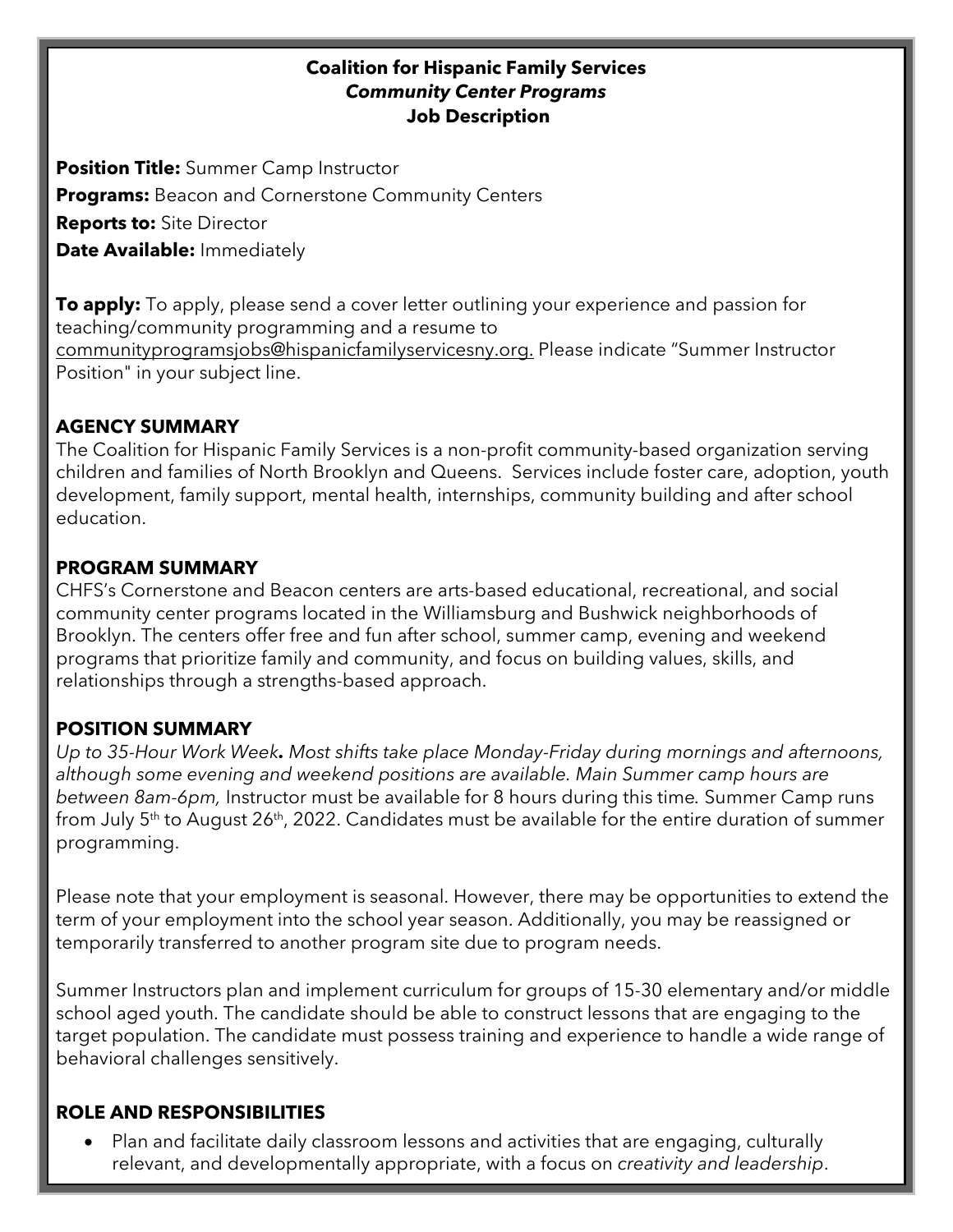- Utilize a strengths-based approach and model positive behavior management and discipline techniques that foster reflection, self-esteem, and social/emotional development in all participants.
- Develop end of summer final showcase pieces.
- Supervise program participants at all times in the classrooms, hallways, gym, on trips to the bathroom, and off-site trips.
- Keep classrooms and spaces used clean and organized prior to and after class.
- Ensure accurate program documentation such as lesson plans, incident, accident and behavior reports, attendance sheets, sign-in/sign-out sheets.
- Participate in mandatory professional development trainings and staff meetings.
- Notify supervisor immediately of *all* behavior concerns, incidents, and red flags.
- Comply with rules and regulations shared by agency, program, DOE, and DOH, ensuring quality service and safety.
- Excellent organizational and time management skills.
- Possess an ability and willingness to work in different capacities and travel to different sites if needed.
- Complete any tasks deemed necessary by the Director.
- Keep students engaged and create a classroom culture of respect and participation
- Supervise interns/assistants/group leaders placed within the classroom

# **QUALIFICATIONS**

PLEASE NOTE: As per DOE/DYCD Guidelines, all employees working in the Community Center Programs are required to be fully vaccinated against COVID-19 to help safeguard the health of our employees, students, and community.

- Must have a High School Diploma
- Minimum of two years' experience working with youth
- Strong content knowledge of an artistic discipline such as music, art, theater, or dance preferred
- Ability to obtain all required clearances and background checks
- Must be able to participate in required trainings and mandated professional development workshops.
- Demonstrate knowledge of developmentally appropriate classroom practices
- Ability to work with elementary and/or middle school youth
- Ability to create lesson plans and document curriculum
- Excellent organizational and time management skills
- Experience working with diverse youth populations
- Occasional flexible schedule is required- some weekends and evenings
- Bilingual-Spanish is preferred

# **SALARY**

*Based on experience.*

## **BENEFITS**

- Medical, Dental and Vision (partial employer sponsorship)
- Vacation
- Holidays